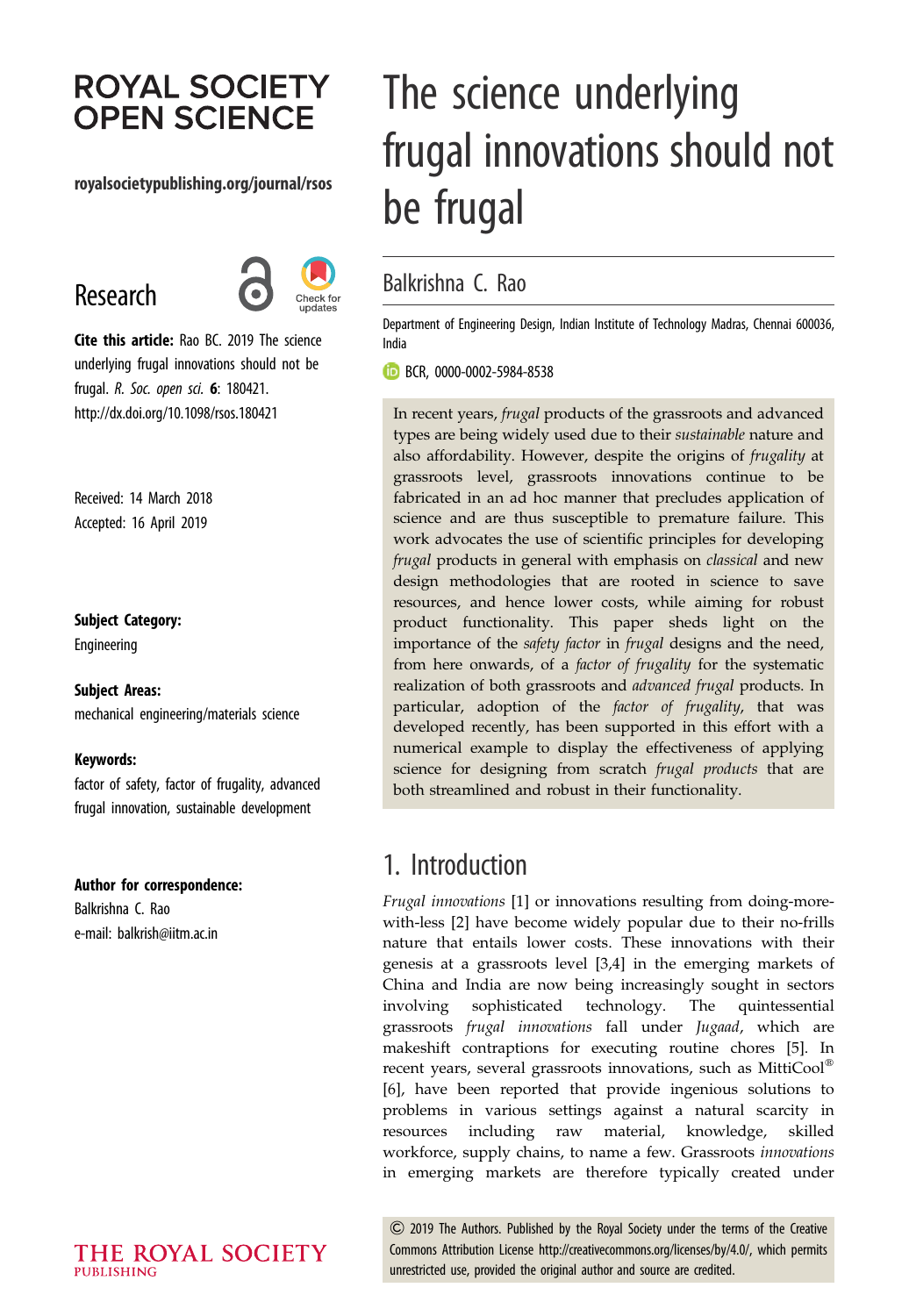2

poorer conditions that are in stark contrast to innovating under conditions of rich nations clubbed under the Organisation for Economic Co-operation and Development (OECD).

In recent years, frugality has also been adopted in innovations requiring sophisticated *science and* technology (S&T). Such frugal products have been reported [[7](#page-7-0)] under a new class called advanced frugal innovations (AFI), which use scientific principles and, in some cases, cutting-edge research for their realization. As opposed to their grassroots brethren, AFIs can be created by chasing frugality in a rich setting that is actually commensurate to innovating under conditions of ample resources. In other words, AFIs are realized by intentionally setting constraints on the amount of resources consumed in realizing an innovation and as such can be followed by public and private entities of rich and emerging nations alike. Therefore, AFIs are designed against an artificial constraint of scarcity in resources as opposed to the grassroots type, whose design is constrained by a poorer background characterized by natural resource scarcity. These AFIs have appeared in a range of sectors including teaching, healthcare, automotive and aerospace, to name a few [\[1,7](#page-7-0)].

The minimalist nature of these innovations endears them to the cause of sustainability for tackling planetary crises such as climate change and resource scarcity while uplifting the living standards of society at large [\[1,7,8](#page-7-0)]. However, most of the *frugal innovations*, at least at the grassroots level, are makeshift contraptions, made from indigenous ingenuity, that achieve their goals under natural constraints on various resources. Consequently, it is important that sound scientific principles are either not overlooked or haphazardly applied in realizing these innovations irrespective of their grassroots or sophisticated nature. Such scientific grounding would aid in improving the potential of these innovations that could be harnessed for uplifting society at large.

This paper therefore argues on the need to use science, sometimes at the cutting edge, to realize grassroots and advanced frugal innovations that are not prone to failure under normal working conditions and also marginal conditions of overloading. The use of the factor of frugality as the new safety factor in product design is advocated in this work, whose utilization will allow the systematic design from scratch of grassroots innovations and AFIs. This paper starts by invoking the sustainability side of *frugal innovations* that make it imperative to involve science in their designs. This is followed by sections stressing the use of scientific principles of design including the factor of frugality, an extension of the safety factor, for making frugal products robust and safe.

## 2. Frugal innovations and sustainability

The continued progression of both *climate change* and resource scarcity has made it indispensable to leave a minimal carbon footprint in all activities of every nation on this planet. Moreover, planetary and manmade crises, such as the recent financial meltdown of 2008 –2009 [\[9\]](#page-7-0), are encouraging the development of low-cost products and low-cost services that are affordable to society at large for improving their living standards [[10](#page-7-0)]. These twin challenges of affordability and sustainability can be tackled by the widespread usage of frugal products and frugal services. This is because, other than their lower costs, frugal innovations also possess green credentials due to their no-frills nature that entails lesser consumption of resources and hence generally lesser emissions [[11\]](#page-7-0), which are both beneficial to the environment.

However, the successful realization of frugal innovations against the above backdrop is significantly dependent on the systematic application of scientific principles found in product design. In other words, achieving a low-cost product with minimal resources that has robust functionality needs the sound application of design methodologies that are deeply rooted in science. This is because the fabrication of a given part with minimal material resources typically makes it 'flimsy' i.e. susceptible to failure under nominal and even moderate conditions of abnormal loadings, an instance of overload failure due to insufficient material has been reported by de Faria *et al.* [[12\]](#page-7-0) in railroads. Therefore, the traditional or *classical factor of safety* approach to design should be extended, as in a recently developed method [\[13](#page-7-0)], to the *factor of frugality* approach for systematically creating, from scratch, streamlined products possessing robust functionality.

The design and development of AFIs reported by Rao [[1,7\]](#page-7-0) are already rooted in the application of science. Examples of such AFIs are the portable ECG and particle accelerator that can be realized only through detailed studies and cutting-edge research in the areas of biomedical engineering and theoretical-and-experimental aspects of particle physics, respectively. Although, all of the frugal innovations listed in [\[7\]](#page-7-0) and a majority of those outlined in [[1](#page-7-0)] have their genesis in science, tools for the methodical creation of frugal innovations from scratch have been developed only recently [\[13](#page-7-0)].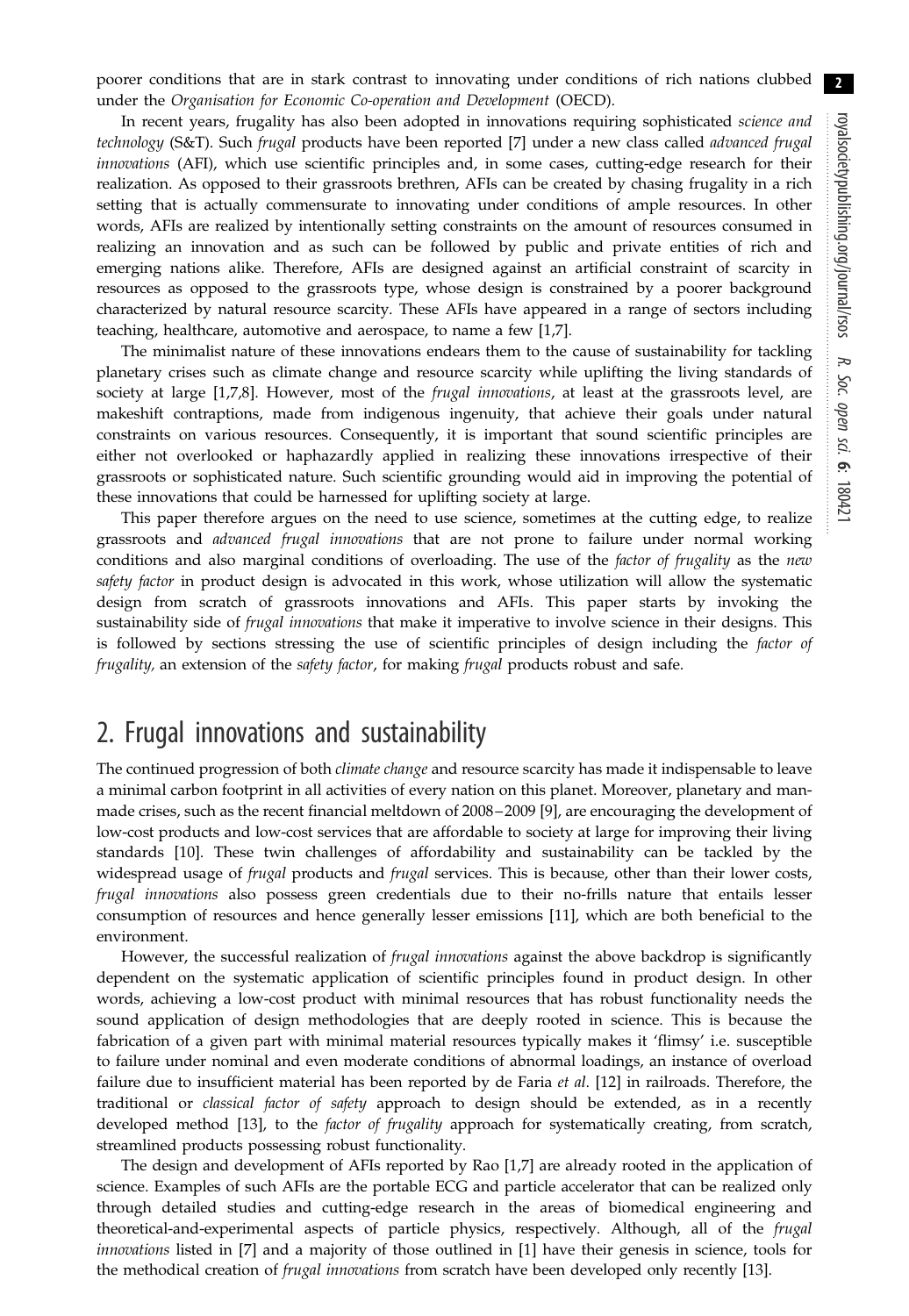## 3. Factor of safety

The *classical* approach to design is dependent on the *factor* of safety  $(N)$ , which is given by

$$
N = \frac{\sigma_{\rm M}}{\sigma_{\rm W}},\tag{3.1}
$$

where N is defined as the ratio of maximum material stress  $(\sigma_M)$ , such as yield, to the actual working stress ( $\sigma_{\rm W}$ ). The failure condition typically refers to permanent deformation due to plastic yielding, which will impair product functioning and hence is associated with the failure of the product concerned. Therefore, failure stress or  $\sigma_M$  is taken to be the yield strength of a product's material.

## 4. Frugal design approach

This paper focuses on the design aspects of *frugal innovations* and as such will deal only with the minimization of consumption in material resources. This enables the creation of *frugal* products from scratch (or at the conceptual stage) by directly influencing the materials and manufacturing aspects of design. Frugality in using other resources such as supply chains and labour for lowering costs are considered secondary in importance to the methodical achievement of frugality directly in products.

Therefore, the safety factor can be extended to a factor of frugality  $(F^N)$  [\[13](#page-7-0)], whose use in design facilitates the utmost frugality in resource consumption while realizing the product. The symbolic representation of  $F^N$  comprises the *factor of frugality* (F) and the *safety factor* defined by equation (3.1). The *frugality factor* is in turn given by

$$
F = N + MS_1 + MS_2 + MS_3 + MS_4 + MS_5, \tag{4.1}
$$

where N has a low value that is slightly in excess of 1—to avoid working at the failure load—and the various material saved (MS) parameters with indices from 1 to 5 refer to the quantification of material savings achieved in schemes such as a simple design, apt materials, apt manufacturing techniques, biomimetics or nature-based solutions, and salvaging from end of life (EOL) systems, respectively. An EOL system refers to any product at the end of its life and hence heading towards the 'junkyard'. It should be noted that MS parameters have been isolated to account for individual design aspects only for clarity in explaining the concept of *frugality factor*. Some of these parameters could be clubbed together in real design, such as simple design and materials.

Therefore, starting with an N of 1.5, the designer sifts through extraneous *material-saving* schemes to conserve material in excess of savings coming from a low N value. In other words, non-dimensional ratios or fractions of weight of material saved through MS schemes, typically between 'bulky' and 'lean' versions, are added to the *factor of safety*, which is also a number, to arrive at a numerical value for  $F$ . It is important to work on MS schemes in the following sequence while computing  $F$ : simple design; materials; manufacturing, biomimetics and salvaging. The representation  $F<sup>N</sup>$  literally extends the factor of safety and also facilitates standardizing a maximum value for  $F$ , for a given set of MS schemes, against which the  $F$  value for the given design can be compared to determine its efficacy [\[13](#page-7-0)]. Consequently, a higher F value for a given low value of N signifies an improvement in the streamlining of the concerned product.

The *frugal design* approach should be carried out iteratively against the entire gamut of various *material-saving* schemes until a proper  $F$  value is arrived at for the given product. These iterations will facilitate convergence to a proper mix of MS values corresponding to apt extraneous material-saving schemes. [Figure 1](#page-3-0) depicts a flowchart showing an instance of the iterative nature of the *frugal* approach where different designs for a product at a fixed  $N$  value have to be attempted before arriving at a maximum value for  $MS_1$  and hence F. Although this charts the flow for only the first MS scheme, i.e. simple design, subsequent schemes will follow the same flow in arriving at the final value for F.

Moreover, in many cases, only a subset of the relevant MS schemes will have to be added for a given design, with the model represented by equation (4.1) allowing ease of defining and adding MS factors corresponding to other material-saving routes that are not described here. Although newer design techniques employing big data such as topology optimization [\[14](#page-7-0)] could be applied individually, their integration into the factor of frugality approach would facilitate both quantification of frugality and avail extra savings of material through the involvement of MS schemes such as salvaging from EOL systems.

3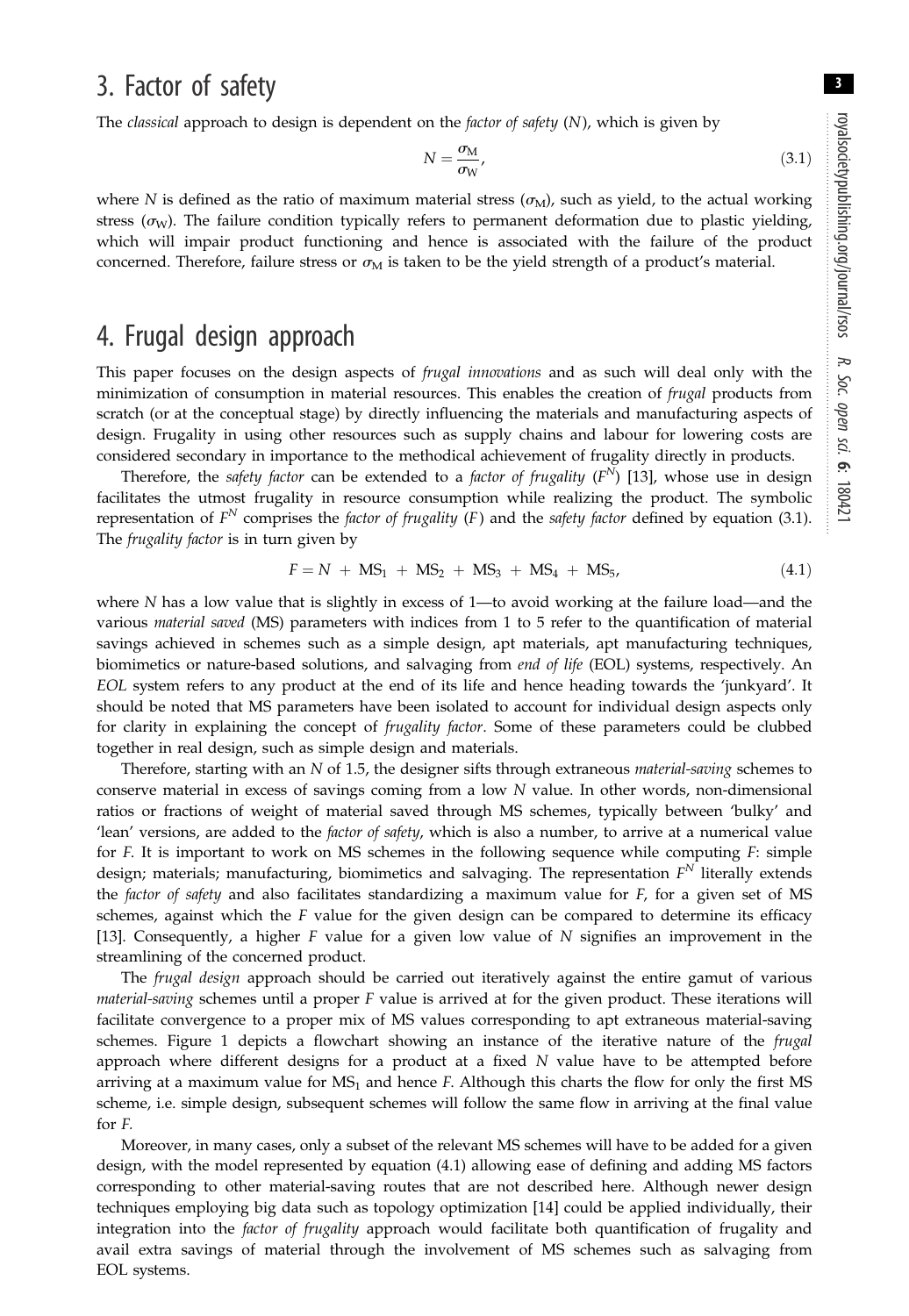<span id="page-3-0"></span>

Figure 1. Flowchart depicting iterative nature of a typical material-saving scheme such as simple design. Details have been avoided for clarity in understanding and also brevity.

## 5. Results

#### 5.1. Classical approach with factor of safety

A lower value of N typically results in a design operating closer to the failure condition with  $N = 1$ denoting working stress equated to the failure stress. As a result, the use of a low N value should be accompanied by rigorous design procedures as in the aircraft industry where an N value of 1.3–1.5 [\[15](#page-7-0)–17] is typically used for improving fuel efficiency. However, a lower factor of safety in design also gives the benefit of consumption of lesser amounts of materials for the realization of a product. Frugal innovations, either of the grassroots or advanced type with a no-frills structure, typically consume minimal amounts of material and hence fall into the low safety factor category and could thus be vulnerable to failure under nominal and/or even marginal conditions of overloading.

Traditionally, an N value much higher than 1.3–1.5 is assumed when the designer perceives uncertainties in the numerous inputs going into the design. These inputs comprise analytical process models; material behaviour models; and manufacturing, to name a few [[13\]](#page-7-0). In other words, the product is 'padded' with extra material to offset any failures arising from these uncertain sources.

An instance of designing with a lower N value can be demonstrated with a basic element of engineering design such as a shaft, which is the workhorse for transmitting power and/or conversion of rotary motion to linear and vice versa. The shaft has also been selected because its design brings out the features critical to robust functioning of *frugal* products in general. [Table 1](#page-4-0) lists results from the design of a shaft with extrema in  $N$  of 1.5 and 3. The details of designing this shaft under torsional loads for transmitting a power of 500 kW at 1200 r.p.m. can be found in Ugural [\[18](#page-7-0)]. The results listed in [table 1](#page-4-0) clearly show that savings in weight are accompanied by reduced margins for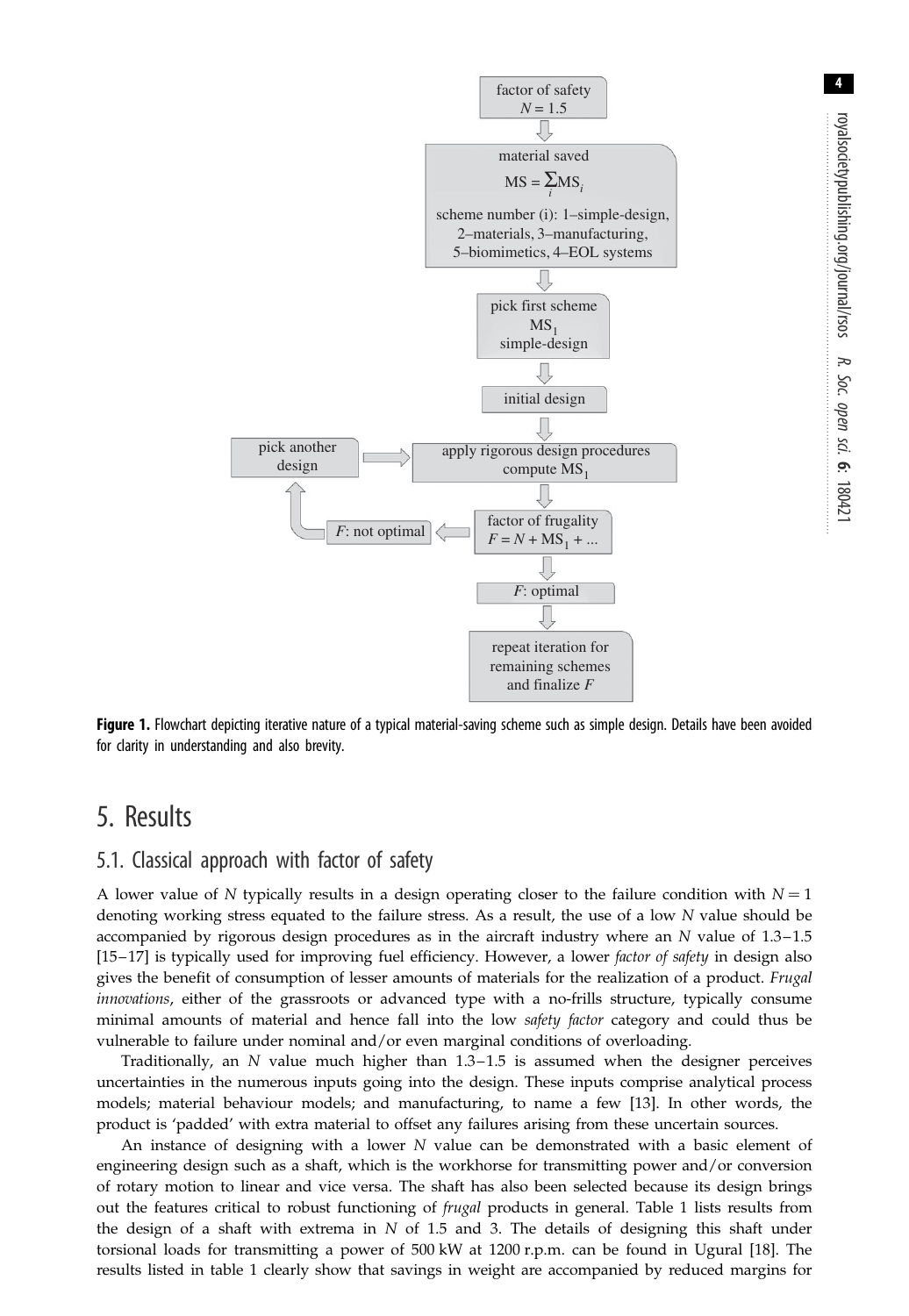<span id="page-4-0"></span>

| n <sub>0</sub> | safety factor | savings in weight<br>$(\% )$ | baseline torque<br>$(N \, \mathrm{m})$ | maximum torque<br>(N <sub>m</sub> ) | overload % |
|----------------|---------------|------------------------------|----------------------------------------|-------------------------------------|------------|
|                |               |                              | 3979                                   | 5970                                | 50         |
|                |               |                              | 3979                                   | 11 940                              | 200        |

Table 2. Frugal approach to shaft design.

|                |                    |                       |                                               | material-saving schemes                         |                                       |                                          |                           |
|----------------|--------------------|-----------------------|-----------------------------------------------|-------------------------------------------------|---------------------------------------|------------------------------------------|---------------------------|
| n <sub>0</sub> | design<br>approach | safety<br>factor<br>N | alternative<br>design $MS1$<br>(hollow shaft) | manufacturing<br>technique $MS3$<br>(extrusion) | salvaging<br>from EOL<br>system $MS5$ | factor of<br>frugality<br>г <sup>N</sup> | overload<br>$\frac{0}{6}$ |
|                | <b>Baseline</b>    | 1.5                   |                                               |                                                 |                                       | $15^{1.5}$                               | 50                        |
|                | Fruaal             |                       | 0.5                                           |                                                 |                                       | $A^{1.5}$                                | 50                        |

overloading as N goes down to a value of 1.5. The overloading entries are calculated from the baseline and maximum torque, which correspond to the basic design and torque resulting in incipient plastic deformation, respectively.

#### 5.2. Frugal approach to design

Table 2 lists results of designing the shaft through *frugal approach* that employs the *factor of frugality* without iterations. The first entry corresponds to *classical* design of a solid shaft (first entry of table 1) whose factor of frugality is same as the  $N$  of 1.5. The second entry lists results of the frugal approach for an N of 1.5 where there are extra savings from selecting a hollow shaft by classical design; extrusion as opposed to machining of such a hollow shaft; and salvaging such an extruded hollow shaft from an EOL system; have been quantified and added according to equation (4.1) to obtain an  $F^N$  of  $4^{1.5}$ . The design details of these entries can be found in [[13\]](#page-7-0). It should be noted that the baseline case could be the hollow shaft itself but starting with a solid shaft covers the general case and also brings out the additional weight savings realized by opting for a hollow part. Moreover, the frugal approach should be applied to different designs for a given product and the optimal design would be the one with the highest F value for the given application ([figure 1](#page-3-0)). Only three of the five MS factors in equation (4.1) are used here because of their relevance to shaft design. Table 2 brings out the maximum savings in material possible for the shaft by combining the low safety factor design with additional savings realizable through apt schemes for this classical design. [Figure 2](#page-5-0) illustrates the various steps involved in achieving a *factor of frugality* of  $4^{1.5}$  for the shaft.

### 6. Discussion

A factor of safety of 3 in table 1 results in a design that can handle an overload—in excess of rated torque of 200% vis-à-vis an overload of 50% tolerated by the baseline design with  $N$  of 1.5. The amount of overload that can be withstood by a design becomes even lower for  $N$  tending closer to unit value with  $N = 1$  signifying incipient plastic deformation. Therefore, such weaker margins in overloads for a very low N would possibly lead to the early onset of failure in the shaft and *frugal* products in general. However, the design for  $N = 3$  uses materials in excess by weight of 37% when compared to baseline.

Frugal innovations fall in the category of a low safety factor design wherein material savings are achieved at the expense of vulnerability to failure under various conditions of loading. Such vulnerability can impair the functionality of *frugal* products, irrespective of the grassroots or advanced types, with serious consequences especially in critical sectors such as healthcare. In fact, grassroots innovations could be vulnerable even within the domain of nominal working conditions due to their makeshift nature that excludes the application of any design methodologies. In particular, any of the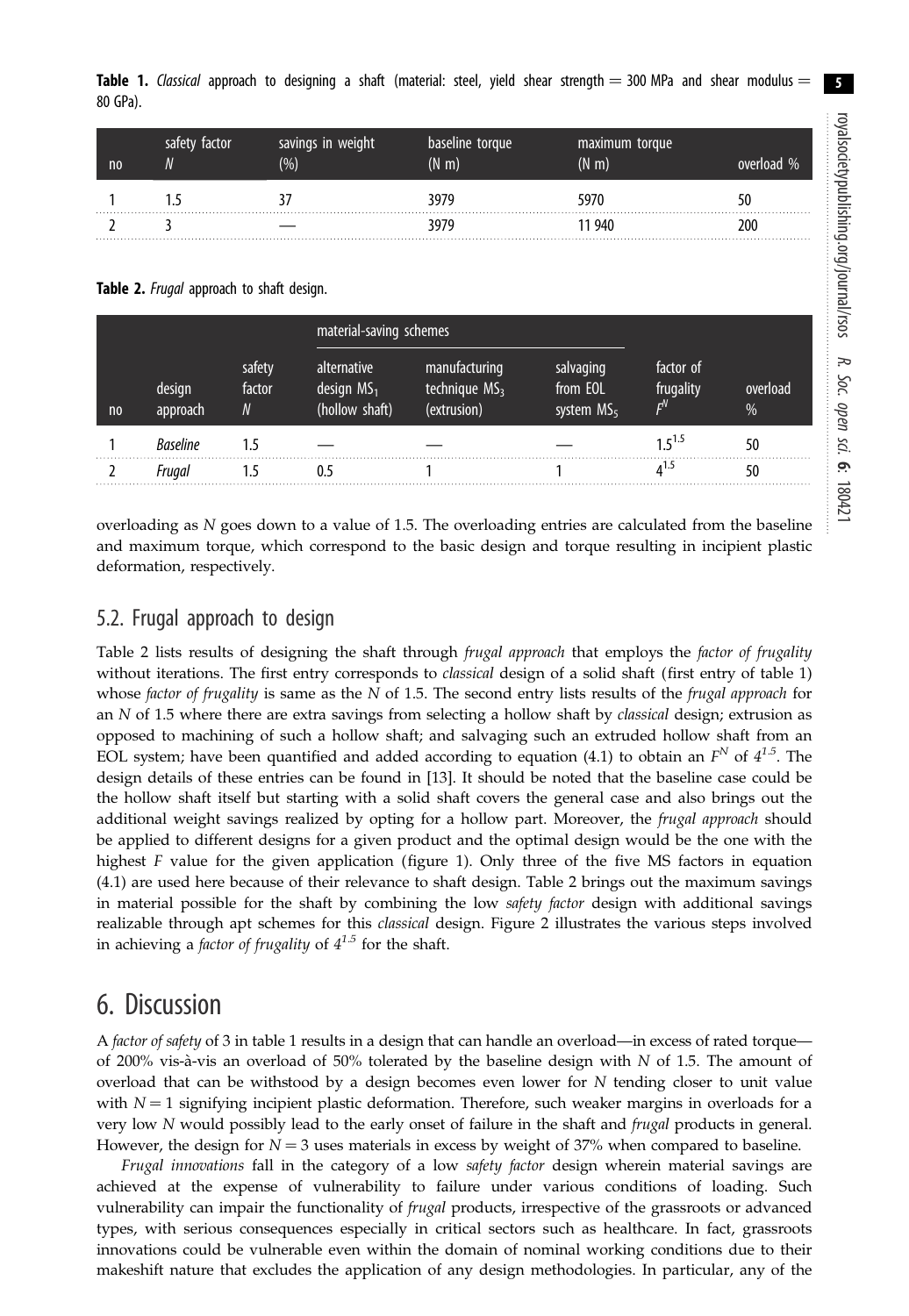<span id="page-5-0"></span>

Figure 2. Schematic showing cumulative improvement in the factor of frugality of a shaft transmitting power.

following, and other reasons, individually or in combination, could lead to premature failure of a makeshift frugal innovation: intuitive economizing of material usage that pays no scientific attention to weak spots; impromptu medley of EOL parts, whose integrity individually has not been vetted; and improper assembly of parts, to name a few.

However, a low N design is used to advantage in the frugal design approach. The lower factor of safety is used as the first step in this approach reported recently by Rao [\[13](#page-7-0)]. An N value of 1.5 should be selected for this purpose with the attendant rigorous design procedures, as followed by the aircraft industry [\[15](#page-7-0)– [17\]](#page-7-0). The rigour in design is warranted to both avoid material-padding to offset design-related uncertainties and achieve robust functionality under nominal working conditions with a possibility of even sustaining some overloads—as inferred from the design showcased in [table 1](#page-4-0) where the shaft is capable of sustaining a 50% excess torsional load. It should be noted that the *frugal* hollow shaft is also capable of sustaining a 50% overload. Other than sustaining overloads, an instance of a frugally designed product having better load bearing abilities vis-à-vis *classical* design is evidenced by the hollow shaft in [table 2](#page-4-0) that has improved sectional properties [\[19](#page-7-0)] for enhanced structural rigidity when compared to a solid shaft designed under the same set of conditions including an N value of 1.5. Therefore, products scientifically designed by the frugal approach are not necessarily frugal in their performance. In addition to economizing from the baseline step of the *frugal approach*, other schemes rooted in sustainability are also used to skim as much material as possible for a given product. In the shaft example covered in this work, these schemes involved the use of the hollow feature, as an alternative design, to minimize consumption of raw materials; manufacturing the hollow shaft with reduced waste; and salvaging such an extruded hollow shaft. Overall, the use of these extraneous material-saving schemes on top of a low N design has improved the *factor of frugality* by 167% in going from 1.5 to 4.

The *frugal design approach* presented by Rao [[13\]](#page-7-0) can also be applied to other basic elements of engineering design such as plates, beams, springs, etc. Each of these frugally designed components will typically be assembled into a *frugal* product (or *frugal innovation*). It should be noted that loads arising from the interaction between individual *frugal* parts after assembly should be foreseen by the designer and used as commensurate constraints on the concerned parts during their *frugal* design.

Although the factor of safety approach can also be applied to designing such innovations, the frugal approach brings out the additional material-saving schemes that are not accounted for by the *classical* design process. In particular, material saved through schemes such as salvaging from EOL systems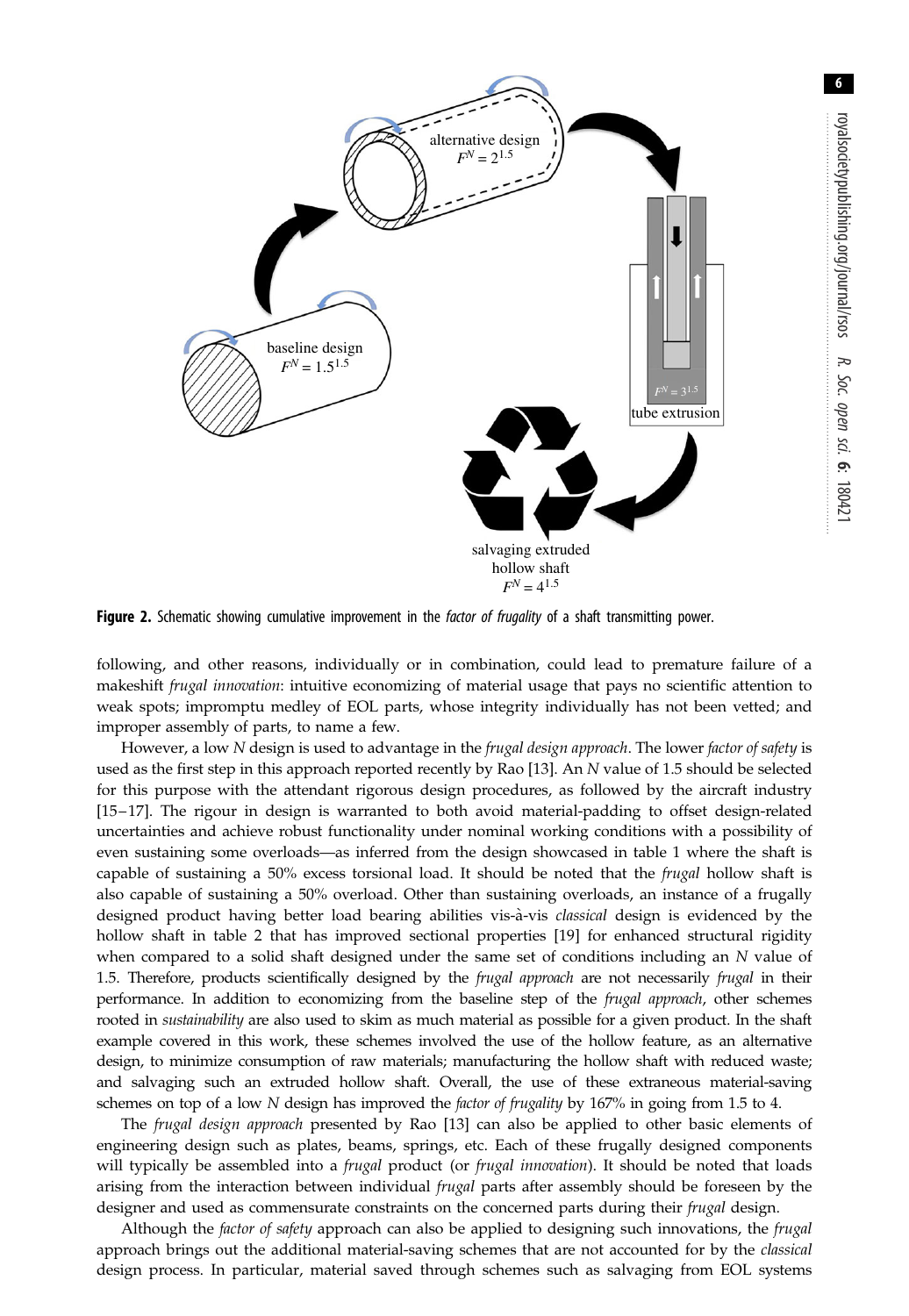7

and use of an apt manufacturing technique are extraneous and hence completely absent in the *classical* design approach. Ideally, the *factor of frugality* sums up savings from all possible sources to truly quantify the *frugal* use of materials while aiming for the robust functionality of a design.

Even though classical design principles have been used in arriving at  $F<sup>N</sup>$ , the frugality factor has been established to formally encourage and also ease the adoption of green practices by frugal and non-frugal designers alike for all-round sustainable development. Therefore, low safety factor coupled with rigorous design; extraneous material-saving schemes and low cost are significant features of frugal design that would beckon designers and engineers to go frugal especially when humankind needs to simultaneously fight climate change and uplift living standards of society at large. In this regard, equation (4.1) can be applied to systematically build *frugal* products from scratch and also attribute an  $F<sup>N</sup>$  score to rank their credentials for *frugality* or judicious use of resources. Such ranking and subsequent labelling of products with  $F<sup>N</sup>$  scores would, as a tool of ecodesign, facilitate efforts for progressing in all-round sustainable development.

The urgency to improve our environment through widespread sustainable development is warranted due to the following reasons. First, *climate change* is making it incumbent upon us to significantly lower our carbon footprint so as to leave a better planet to posterity. Second, the swelling ranks of people in lower- and middle-income segments around the world are aspiring for better living standards [[20\]](#page-7-0) that are also affordable. In this regard, systematically designed frugal innovations offer the right mix of lower carbon footprint, robust functionality and lower price. However, excluding science by employing makeshift techniques to fabricate these innovations could result in premature product failure that can impede the diffusion of these innovations and hence impair their significant potential for sustainable development. It should be noted that the factor of frugality, as given by equation (4.1), is built to account for frugal features originally seen in grassroots innovations and later observed in advanced products. Therefore, applying the *frugal design approach* to a grassroots concept will lead to a successful and systematic scientific realization of a grassroots innovation. Other than grassroots ingenuity leading to the concept of *frugal design*, this is all the more important due to the significant impact grassroots innovations can make to the rich and poor alike in a *sustainable* economy when systematically designed and fabricated by leveraging scientific principles. The factor of frugality therefore is an apt ecodesign [\[21](#page-7-0),[22\]](#page-7-0) measure for facilitating maximum savings in material resources and also quantifying it for any innovation qualifying as frugal.

Although creators of AFIs can readily adopt the *frugal design approach* due to their possession of requisite wherewithal, grassroots innovators typically lack the skills and also resources to do so. Therefore, governmental and relevant non-profit entities should set up subsidized programmes to empower grassroots innovators with science including *frugal design* through academicians, scientists and other qualified workers. Public entities should shoulder the main responsibility of creating awareness and also informing *frugal* innovators in general about relevant institutions and associated scientific workers to contact for seeking design solutions. These services including actual design work should be offered free of cost to grassroots innovators. The private sector should also be encouraged to select and support, in terms of funding and knowledge, design work for promising grassroots innovations that could possess the potential for commercial success. Overall, this work urges involvement of public, private and other relevant entities in educating, funding and empowering grassroots frugal innovators with the underlying science including frugal design methodology.

The systematic realization of *frugal* products warrants the employment of qualified workers with a good grasp of the fundamentals of science and engineering. The sophisticated nature of innovations listed in [[1](#page-7-0),[7](#page-7-0)] attests to the necessity of 'intelligent' designing of *frugal innovations* so that functionality is not compromised under a wide range of working conditions due to a no-frills streamlined structure. In fact, the development of these innovations should be grouped under research activities, and cutting-edge research should be employed where needed to create myriads of frugal innovations. In particular, research and development activities should be focused not least on the effective application of the frugal design approach; search for quantifying novel material-saving schemes; and employing cutting-edge areas such as artificial intelligence (AI) to strengthen the frugal approach due to its iterative nature showcased in [figure 1.](#page-3-0)

## 7. Conclusion

It is imperative from here onwards to use *frugality*, which had its origins in the ingenuity of grassroots innovators, as an important tool of sustainability for saving Earth's resources and also improving